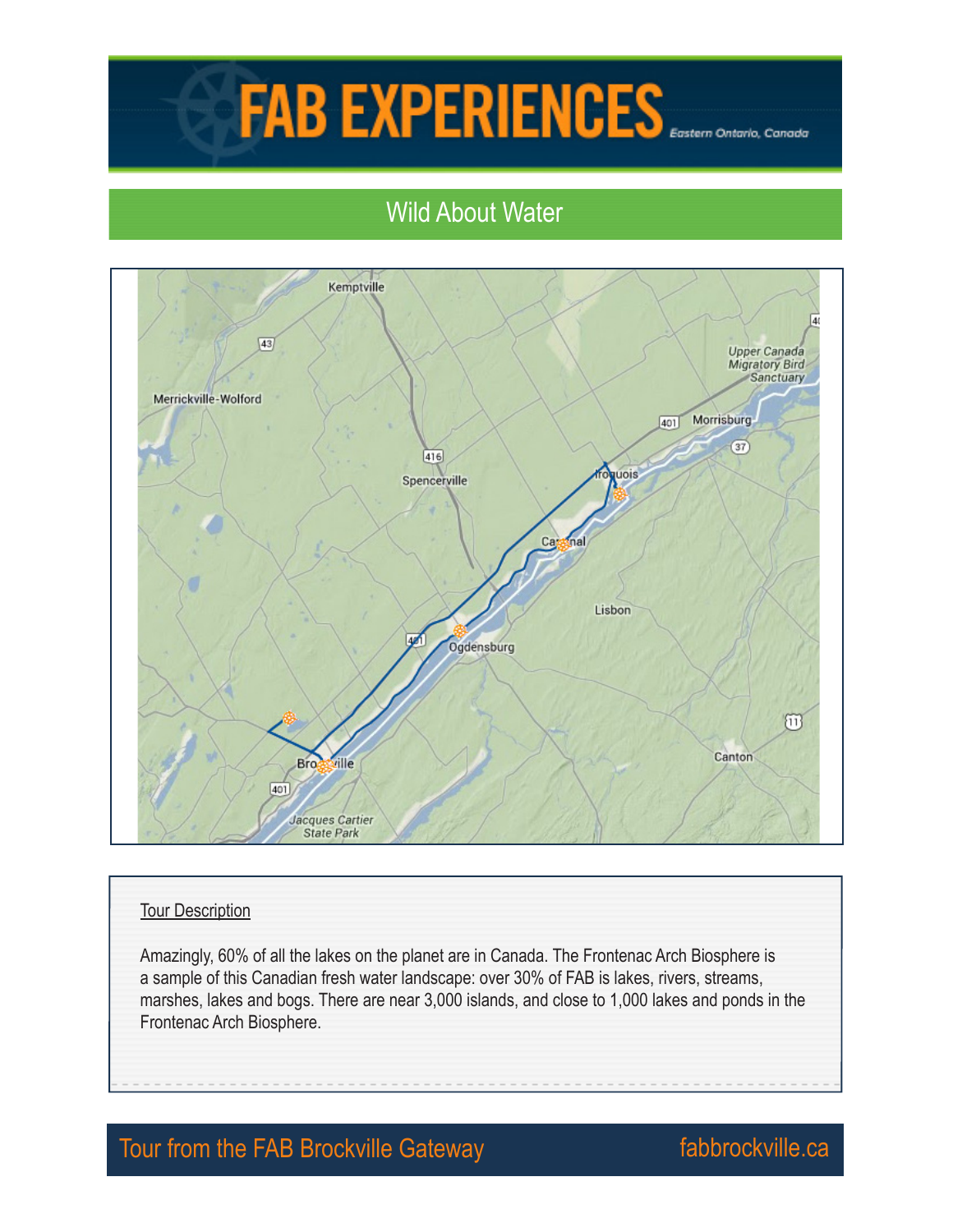| 1. The Mill Restaurant | Water shaped the history of many communities and Brockville was no                                                                                              |
|------------------------|-----------------------------------------------------------------------------------------------------------------------------------------------------------------|
| Lat: 44.58615          | exception. This was an ideal settlement site in the 1780s, when United                                                                                          |
| Long: -75.687595       | Empire Loyalists were granted land after exodus from the US. Buell's Creek<br>was once a tumbling stream into the St. Lawrence, fed by lakes and marsh-         |
|                        | es inland. There were at one time eight water powered mills and factories                                                                                       |
| Tel: 613-345-7098      | harnessing the creek.                                                                                                                                           |
|                        | Sometime before 1800, first settlers William Buell and Daniel Jones built a<br>sawmill on the creek, opposite the site of this mill, which was built in 1852 by |
|                        | Robert Shepherd, who acquired these properties. The flow of water from the                                                                                      |
|                        | shallow lakes and wetlands that feed Buell's Creek varied greatly in volume,                                                                                    |
|                        | season to season. Dams were built to make the water flow more depend-<br>able. A large impoundment was created at the north edge of the present                 |
|                        | day city, at the Back Pond, in what is now the Mac Johnson Wildlife Area                                                                                        |
|                        | managed by the Cataraqui Region Conservation Authority.                                                                                                         |
|                        | Driving directions: The Mill Restaurant is located at the west end of Water                                                                                     |
|                        | Street. The Brockville Museum is one block west of the Mill Restaurant, at the                                                                                  |
|                        | corner of Water and Henry Streets.                                                                                                                              |
|                        | Notes:                                                                                                                                                          |
|                        |                                                                                                                                                                 |
|                        |                                                                                                                                                                 |
|                        |                                                                                                                                                                 |
|                        |                                                                                                                                                                 |
| 2. Brockville Museum   | The Brockville Museum, near downtown on the waterfront, occupies in part                                                                                        |
|                        | the house built by Isaac Beecher in 1824. It is operated today by the City of                                                                                   |
| Lat: 44.58623          | Brockville.                                                                                                                                                     |
| Long: -75.68648        | The Museum displays a wide-ranging collection of artifacts and displays<br>of the history of the city, including the role and impact of the river on the        |
| Tel: 613-342-4397      | developing community.                                                                                                                                           |
|                        |                                                                                                                                                                 |
|                        | Driving directions: Follow Water Street west to Paul St, one block; turn right<br>on Paul St. which become Perth St.; dive north 400 metres to Pearl St., turn  |
|                        | right; drive 400 metres to Stewart Blvd., turn left at lights; drive north 6.2 km. to                                                                           |
|                        | Tincap, turn right at lights to Debruge Rd., 2 km. to conservation area entrance<br>and parking.                                                                |
|                        |                                                                                                                                                                 |
|                        |                                                                                                                                                                 |
|                        | Notes:                                                                                                                                                          |
|                        |                                                                                                                                                                 |
|                        |                                                                                                                                                                 |
|                        |                                                                                                                                                                 |

Wildlife Reserve

Explore more at: frontenacarchbiosphere.ca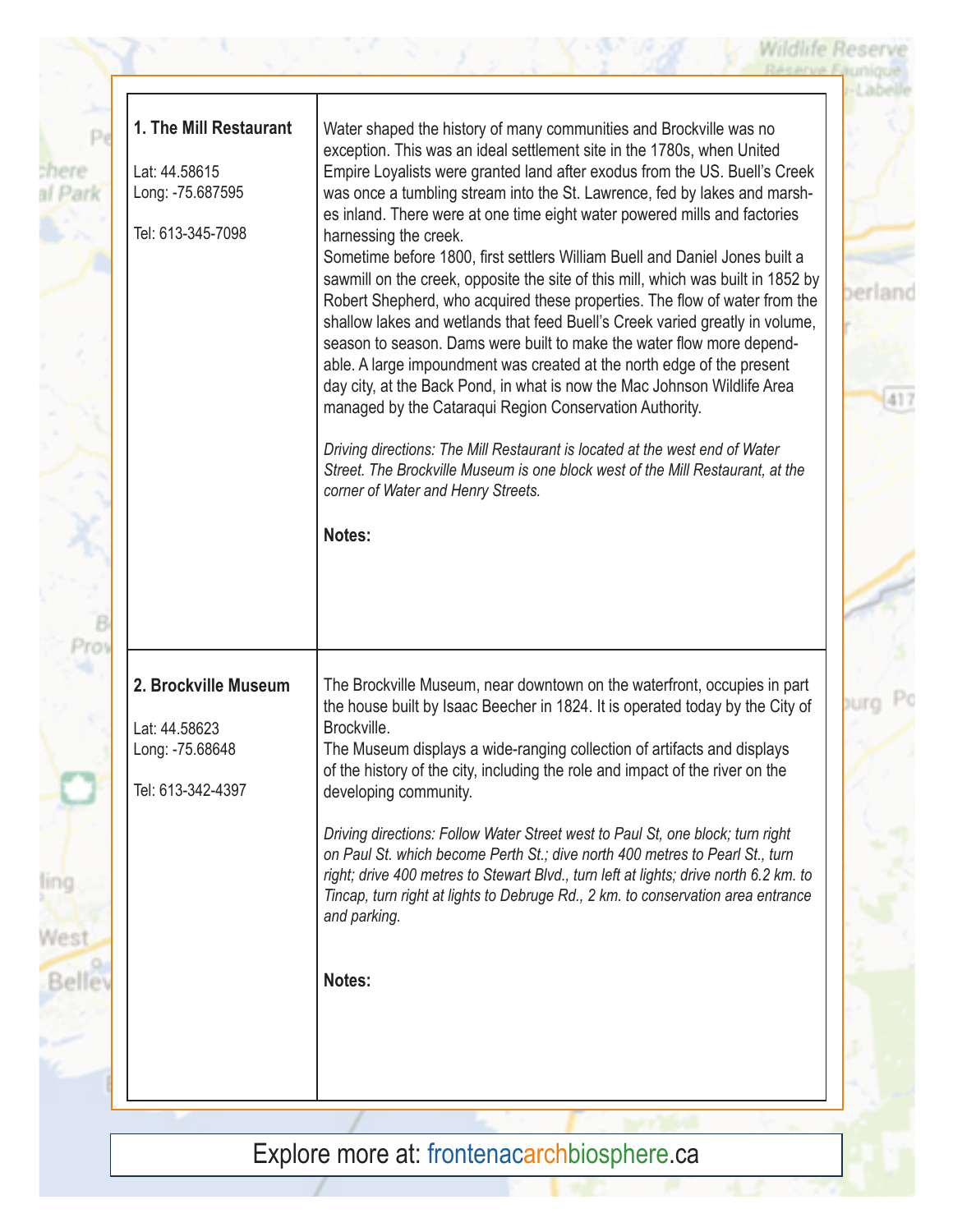| 3. Mac Johnson Wildlife<br>Area<br>Lat: 44.58623<br>Long: -75.73028          | The Mac Johnson Wildlife Area has a reservoir that maintains water levels<br>for the Buells Creek System which flows through the Township of Elizabeth-<br>town-Kitley and the City of Brockville. The reservoir is a 532 hectare wetland,<br>a Class 1 provincially significant wetland with a high diversity of plant and<br>animal life.<br>Also known locally as the Back Pond, the Wildlife Area was renamed by the<br>by the Cararaqui Region Conservation to recognize the efforts and achieve-<br>ments of a Brockville resident, Mac Johnson.<br>A visit to the walkways in the wetland shows how rich in wildlife such places<br>can be, and the quantity of water that is "stored" to prevent flooding down-<br>stream.<br>Driving directions: Follow the route back to the Brockville waterfront, to Block-<br>house Island and the cruise line office.<br>Notes: |
|------------------------------------------------------------------------------|-------------------------------------------------------------------------------------------------------------------------------------------------------------------------------------------------------------------------------------------------------------------------------------------------------------------------------------------------------------------------------------------------------------------------------------------------------------------------------------------------------------------------------------------------------------------------------------------------------------------------------------------------------------------------------------------------------------------------------------------------------------------------------------------------------------------------------------------------------------------------------|
| 4.1000 Islands Seaway<br><b>Cruises</b><br>Lat: 44.587525<br>Long: -75.68104 | The "Jewels of the St. Lawrence" cruise rambles along the waterfront of<br>Brockville and the eastern Thousand Islands. This is a great introduction to<br>the look and feel of the St. Lawrence River. It departs from the Brockville<br>waterfront at Blockhouse Island, every two hours, starting at 11:30 am.<br>Driving directions: From Blockhouse Island, drive north one block on Market St.<br>to King St, turn right. King St. becomes Cnty. Rd. 2; continue 17.5 km. east to<br>Prescott, turn right at Centre St. to Water St. and museum.<br>Notes:                                                                                                                                                                                                                                                                                                              |
|                                                                              |                                                                                                                                                                                                                                                                                                                                                                                                                                                                                                                                                                                                                                                                                                                                                                                                                                                                               |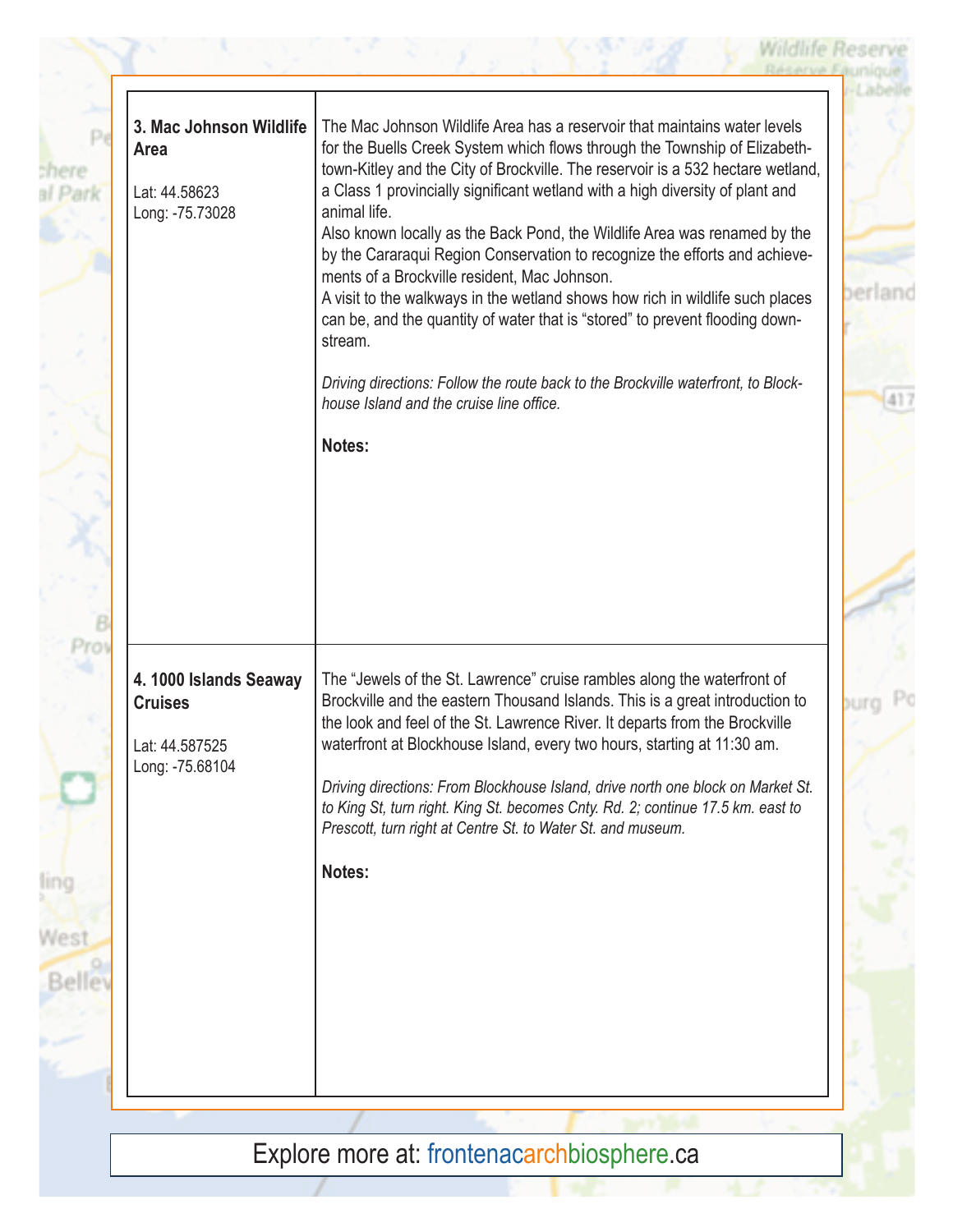| 5. Forwarders Museum<br>Lat: 44.70904<br>Long: -75.51389 | In the early days of communities developing along the St. Lawrence,<br>Prescott played an important role in transportation of both people and goods.<br>Not far east of Prescott, the river began to tumble in long series of rapids,<br>and forced cargo going both up and downstream to be unloaded to bypass<br>the rapids. Above Prescott, sailing and steam-powered ships could safely<br>navigate.<br>Cargo needed a place and facility to be stored for a period until shipping<br>connections could be made. In 1820, William Gilkison built the stone building<br>that is now the Forwarders Museum. The museum tells this era's story.<br>Driving directions: Return to King St. by way of Centre St. in Prescott, turn right;<br>follow Cnty. Rd. 2 for 14 km. to Cardinal, turn right on Dundas St., to waterfront.<br>Notes:                                                                  |
|----------------------------------------------------------|------------------------------------------------------------------------------------------------------------------------------------------------------------------------------------------------------------------------------------------------------------------------------------------------------------------------------------------------------------------------------------------------------------------------------------------------------------------------------------------------------------------------------------------------------------------------------------------------------------------------------------------------------------------------------------------------------------------------------------------------------------------------------------------------------------------------------------------------------------------------------------------------------------|
| 6. Galop Canal<br>Lat: 44.785595<br>Long: -75.38399      | The St. Lawrence River we see today is very different in character than the<br>one seen by explorers, centuries ago. From Prescott to Montreal, this 11th<br>largest river in the world dropped some 70 metres—roughly 75% the height<br>of Niagara Falls-over a series of wild rapids. For explorers, this meant<br>long portages. As settlements grew, canals and locks became front of mind<br>developments.<br>The first locks were built in 1844, 115 years before today's St. Lawrence<br>Seaway was opened. The first canals and locks in the Galop Canal between<br>Cardinal and Iroquois were built in 1846-1847, and then enlarged and deep-<br>ened several times over the decades to come.<br>Driving directions: Continue east on County Road 2 for about 8.3km. Turn right<br>onto Carman Road, continue south for about 2km. Turn left onto Hadley Street<br>to the Lock Station.<br>Notes: |

sh ał

**SIDNEY** 

B

Explore more at: frontenacarchbiosphere.ca